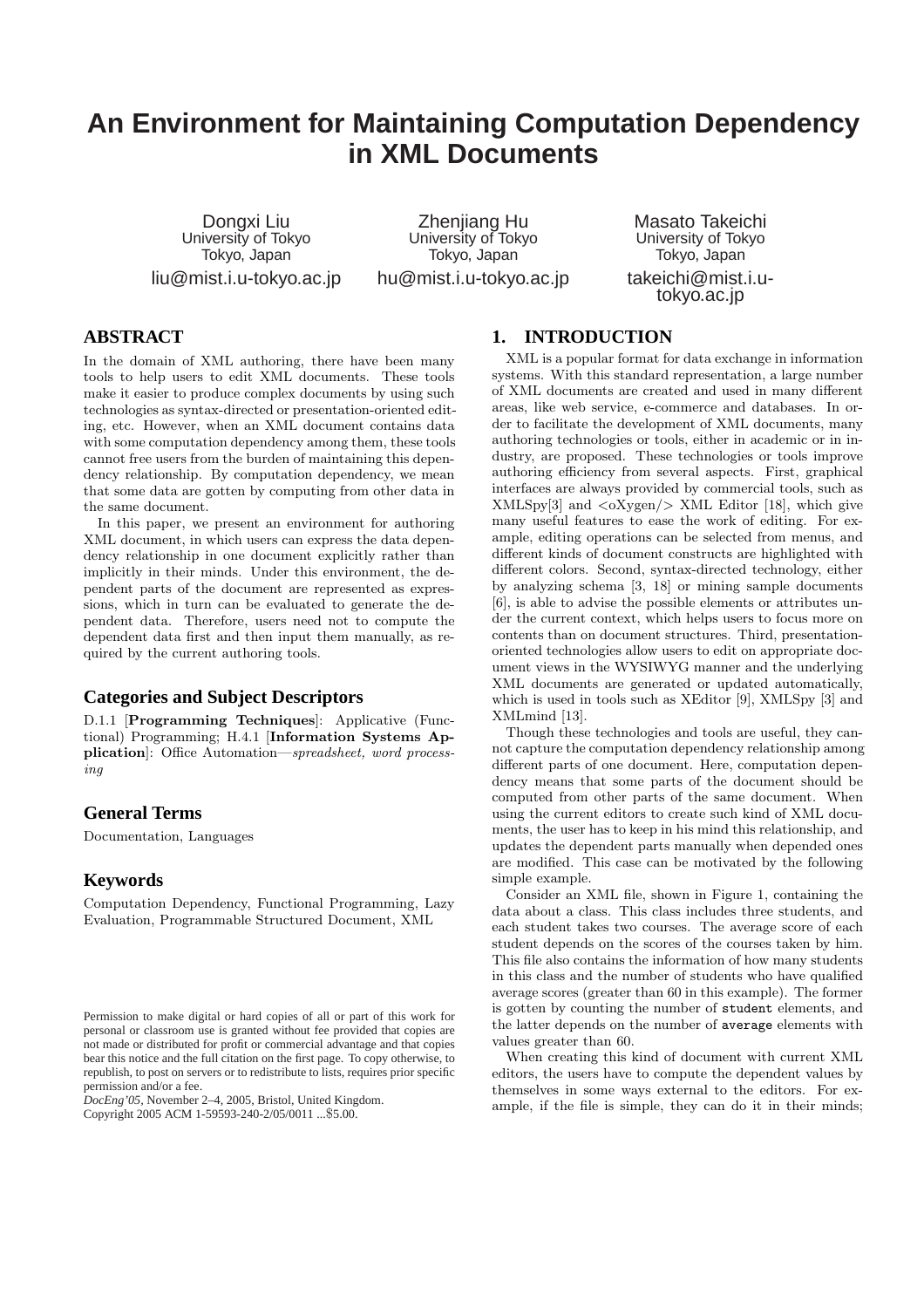```
<class>
  <students>
    <student>
      <name>Tom</name>
      <courses>
        <science>81</science><art>87<art>
      </courses>
      <average>84</average>
    </student>
    <student>
      <name>Peter</name>
      <courses>
        <science>48</science><art>70<art>
      </courses>
      <average>59</average>
    </student>
    <student>
      <name>Peter</name>
      <courses>
        <sub>math>92</sub></math>math>sath</sub></sub>
      </courses>
      <average>88</average>
    </student>
  </students>
  <total_students>3</total_students>
  <qualified_students>2</qualified_students>
</class>
```
#### Figure 1: Computation Dependency in Document

otherwise, they have to write programs in XML oriented languages, such as Java [17] or CDuce [4], to compute dependent values. Obviously, these are boring and error-prone procedures for interactive authoring of XML documents.

In this paper, we propose a new environment for authoring XML documents, which not only supports explicit and concise specification of dependent relationship among tree nodes, but also efficiently solves the dependency to keep content consistency. The main contributions of the paper can be summarized as follows.

- A simple user interface for specifying dependency. Our environment provides a simple user interface, enabling users even with little knowledge of XML to describe data dependency among nodes in XML documents easily. Being analogous to the popular speadsheet applications like Microsoft Excel, where one can use expressions to code computation of a cell value from other cells, our environment allows users to write the contents of dependent parts as simple expressions, which may include XPath expressions to refer to other nodes. To help writing path expressions, a novel mechanism is designed to derive XPath expressions automatically by generalizing or refining the paths of elements chosen by users.
- XML documents as Programs. When embedded with expressions, an XML document is no longer a pure tree-structured data, and rather, it is a complicated dependency graph, which imposes difficulty in solving dependency [14]. Different from the traditional approaches whose focus is on efficient manipulation of dependency graph, our idea is to consider XML document as a program, and dependency solving (semantic solver) as the process of computing the fixed point of the program. By the lazy evaluation strategy [10], we can guarantee that the fixed point of the program can

be obtained in an efficient way if it exists. We shall refer to such document as Programmable Structured Document (PSD).

• A functional approach to document manipulation. We show that the functional language Haskell [5] can be very useful for document manipulation in general and for design and implementation of our environment in particular, which has not been well recognized so far. First, the expressions in Haskell are concise and powerful for users to describe computation. Second, the lazy semantics of Haskell programs make them suitable to represent PSDs, and an Haskell compiler can be used by semantic solver to compute fixed points. Third, higher order functions in Haskell can be used to introduce new useful functions (for being used in expressions) to the system without need of other languages.

The remainder of the paper is organized as follows. Section 2 explains PSD, an extension of XML documents with computation. Section 3 gives an overview of the framework of our environment. Section 4 presents the way of resolving the semantics of PSDs. Section 5 provides two supporting mechanisms for this environment. Section 6 discusses some scaling issues. Related work and conclusions are given in Sections 7 and 8, respectively.

### **2. PSD: AN XML DOCUMENT WITH COM-PUTATION**

In this section, we explain PSD (programmable structured document), an extension of XML documents with computation for representing dependency relationship. We associate the elements that contain dependent values with a special attribute called code showing how the dependent values are generated. To distinguish the code attribute used as a PSD keyword, we should qualify it with a specific namespace, while we leave it out here for the ease of presentation. A dependent element is represented in the form of

$$
\langle tag \text{ code} = \text{``expression''}
$$

where element tag has empty content. An expression may be any Haskell expression [5]. For simplicity, we define it to be a constant value (an integer value or a text string), an XPath expression that refer to the depended elements of the current document, or a function applied to its arguments.

$$
\begin{array}{lcl} \textit{expression} & ::= & \textit{constants} \\ & | & \verb|XPath \\ & | & f \textit{ expression } \dots \textit{ expression} \end{array}
$$

Here the language to describe the path, defined in Figure 2, is a subset of the standard XPath language. This subset is powerful enough to address any part of a tree-structured document and suitable for later automatic derivation. Although it cannot select document fragments as accurate as the full XPath, for example, due to ignoring almost all predicates, this drawback can be compensated by turning to appropriate functions to process the results of path expressions further, as shown in the third case of *expression*. A path can be written in absolute form or relative form. An absolute path is leaded by a slash /, while a relative path starts with one or more .. separated by slash /. All path steps are standard except  $\epsilon$ , which is used for the following two cases: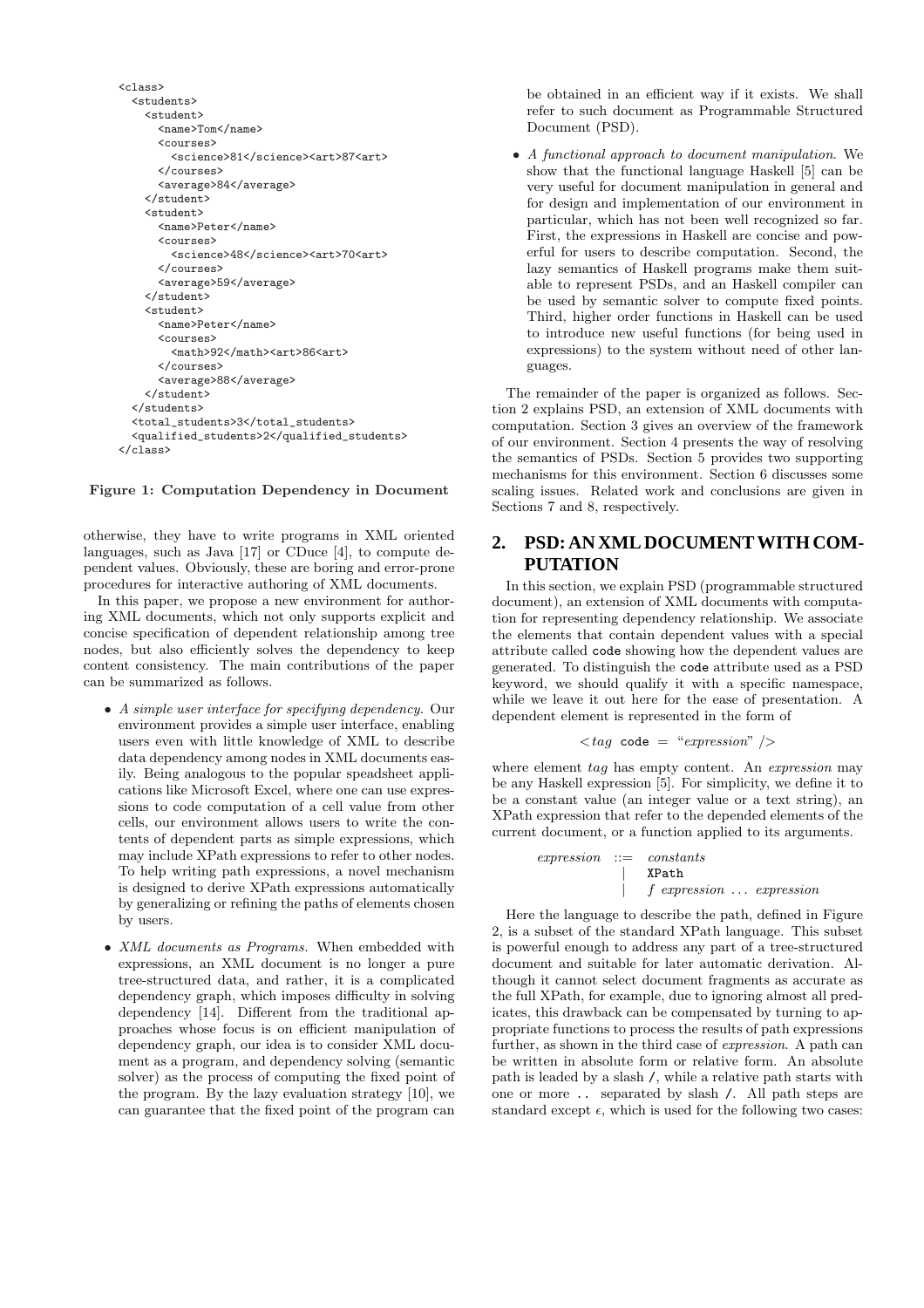```
XPath ::= /Steps | Ancestor/Steps
Ancestor  ::= ... | Ancestor/...
     Steps ::= Step | Step/Steps
       \begin{array}{lll} \texttt{Step} & ::= & \texttt{Tag} \, | \, \texttt{Tag}[\texttt{Index}] \, | * | \, \epsilon \\ \texttt{Tag} & ::= & \textit{string} \end{array} ::= string
     Index ::= integer
```
Figure 2: Syntax of Supported XPath

```
<class>
  <students>
    <student>
      <name>Tom</name>
      <courses>
        <science>81</science><art>87<art>
      </courses>
      <average code="treeavr ../courses" />
    </student>
     ......
  </students>
  <total_students code =
     "childrennum /class/students/*" />
  <qualified_students code =
     "treecount (>=60) /class/students//average" />
</class>
```


representing Steps//Steps by Steps/ $\epsilon$ /Steps, and Steps by Steps/ $\epsilon$ .

As a quick example for gaining some intuitiveness, consider the following PSD, where  $*$  is a function to multiple the integers in two elements specified by ../unitprice and ../amount, respectively.

```
<tomato>
  <unitprice>3</unitprice>
  <amount>10</amount>
   <price code = "../unitprice * ../amount"/>
</tomato>
```
An evaluation of this PSD is expected to produce the following result.

```
<tomato>
  <unitprice>3</unitprice>
  <amount>10</amount>
  <price code = "../unitprice * ../amount" >
     30
  </price>
</tomato>
```
Note that computation result can be an XML tree again, which is shown by the following PSD:

```
<tomato>
  <unitprice>3</unitprice>
  <amount>10</amount>
  <price code =
    "elem \"total\" (../unitprice * ../amount)"/>
</tomato>
```
where elem makes an XML element from a tag name and an integer content. So computation of the code will yield <total>30</total> instead of 30 as before.

Recalling the XML file in Figure 1, we can represent it as a PSD in Figure 3. Three functions treeavr, childrennum and treecount are used in this example: treeavr takes an element and returns the average of all integers in it; childrennum takes an element and returns the number of its children; treecount takes a predicate (>=60) and an element, and returns the number of integers in the element



Figure 4: Architecture of the Environment

that satisfy the predicate. All element arguments for these functions are specified by XPath expressions, which refer to the corresponding depended parts.

### **3. OVERVIEW OF THE ENVIRONMENT**

The framework of our environment is depicted in Figure 4. It includes five parts: an editor, a semantics solver, a compiler, a mechanism for XPath derivation and a library of predefined functions.

The editor is the interface to edit documents. This environment has several requirements to such editor. First, it should be able to recognize the special code attributes in dependent elements and provide mechanisms to let users evaluate the embedded expressions. Unlike spreadsheets, where a dependent value (always a number) is computed strictly, this environment reifies a dependent element lazily only after a evaluation procedure is explicitly triggered by users. The idea behind this design principle is that because a dependent element probably has complex content structure and its computation might take some time, so we let the user own this freedom to decide whether she/he wants this dependent element is computed. Second, when the value of an expression is wanted, it can ask the semantics solver to evaluate this expression in the context of current PSD. Third, after getting the value of an expression, it can put the dependent value back in the right place with respect to the evaluated expression. In our implementation, the editor is implemented upon xfy [11], a platform for creating and processing XML applications. Figure 5 displays the above class example in the xfy editor, where the expression in element total students has been evaluated by clicking the evaluate button beside it. Note that only an element with code attribute is displayed with evaluate button.

The semantics solver translates PSDs from XML domain into Haskell program domain forwardly or backwardly. In ordinary XML documents, all data are basic values. So their semantics are either simply themselves or gotten by validating against corresponding schemas. However, for PSDs, we have to evaluate the inside expressions in order to determine their meanings. Our approach is to translate PSDs into Hasekll programs, and then compile and run the programs, and at last translate the generated programs back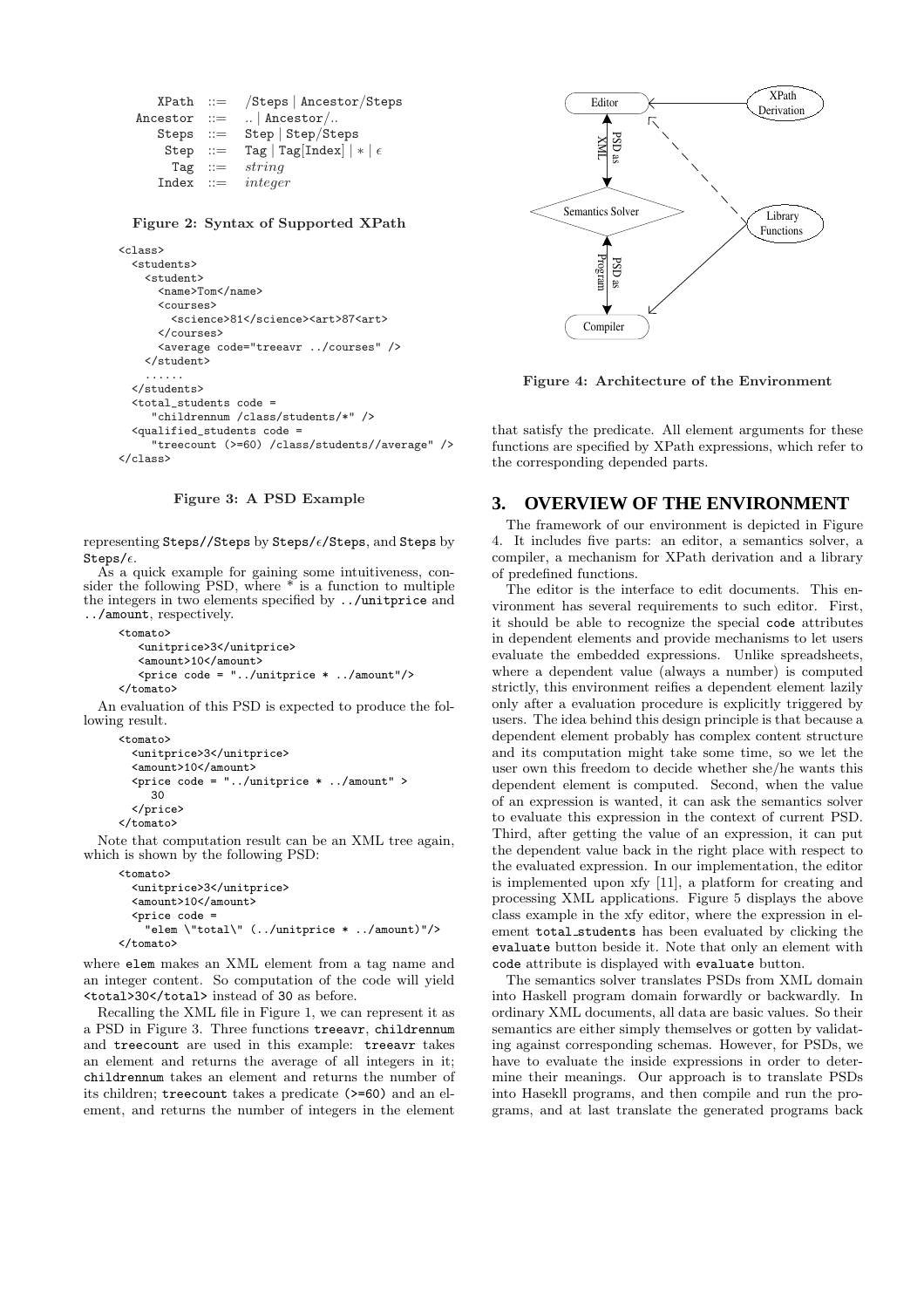

Figure 5: A PSD in xfy Editor

into PSDs as the values of the expressions. That is, our approach uses the semantics of the Haskell programs as that of PSDs by turning to the well established semantics of Haskell programming language. The next section will give a detailed description of semantics solver.

In order to make it easier for users to write expressions, this environment provides two supporting mechanisms. One is a library of functions, and the other is a mechanism for XPath derivation, which can derive a path expression automatically to capture the tree pattern hidden in the elements clicked by users in the editor.

In the rest of this paper, we will concentrate on showing how to implement the semantics solver and the two supporting mechanisms.

### **4. SEMANTICS SOLVER**

The semantics solver is to resolve the semantics of PSDs, that is to resolve what XML documents they finally represent or what they should be evaluated to. In this section, we present the details of how the semantics solver works. Our main idea is to map a PSD to a Haskell program and utilize the lazy evaluation mechanism of Haskell for our semantic solver. More concretely, the semantics solver is built on the HaXML [20], a collection of utilities to process XML documents using Haskell.

### **4.1 Representing PSD as XML Data**

For a PSD in XML domain, it is represented by the following data structure, which is borrowed from HaXML [20] and can be gotten by a simple XML parser.

data Element = Elem String [(String, String)] [Content] data Content = CString String | CElem Elemment

For data type Element, Elem is the constructor to create

an element from a label, a list of attributes and a list of contents. In our implementation, except for the code attribute, the editor implicitly inserts attribute main to the element with code to be evaluated due to its neighboring evaluate button clicked by users. Data structure Content has constructor CString to contain a text value and constructor CElem to construct a content with a child element. As an example, element average in Figure 3 is represented as follows:

#### Elem "average" [("code", "treeavr ../courses")] []

Note that the expression is represented as a string and the element content is still empty. To get the semantics of this element under the current PSD context, the expression should be lifted one level up from a string to a computable expression and used as the content of the element. This cannot be done naively by removing the quotation marks of the expression and making it as the element content. This naive way will cause some type errors to be complained due to wrong content type of the element and wrong argument type for function treeavr. Moreover, the string XPath expression cannot be evaluated by Haskell, either.

### **4.2 Data Structures for PSD as Program**

For representing a *PSD in program domain*, the data type Element remains the same as above, while data type Content needs some modifications. First, in the above data structure, only CString can contain basic data, that is all basic data in XML files are represented as text strings, which is enough for PSDs in XML domain, but not for PSDs in program domain. In program domain, to evaluate expressions, the basic data should be represented in a correct format. So we need to add more constructors to contain basic data of different types. In this work, for simplicity, we just consider one basic data type Int. Second, an expression probably returns a list of elements, so we need another constructor CElems to contain the result of such expression.

Therefore, data structure Content for PSDs in program domain becomes:

```
data Content = CInt Int | CString String
             | CElem Elemment | CElems [Element]
```
In this data structure, each constructor can contain either a basic value or an expression translated from the value of code attribute. For example, CInt in Figure 8 contains the expression translated from string "treeavr ../courses", the value of the code attribute in element average. Haskell is a lazy language, so only when the data is really used, for example by pattern matching, the expression under the constructor will be evaluated.

### **4.3 Recursive Feature of PSD**

As shown in Figure 3, expressions in a PSD use XPath expressions to refer to the depended parts, so evaluating these expressions need to evaluate the used XPath expressions first. The semantics of an XPath expression is always determined by its evaluating context [7]. So, in order to evaluate an XPath expression, we need to know its context element, which is the element the path expression will be applied to. Actually, all XPath expressions in a PSD implicitly take this PSD as their context elements (a relative path will be resolved into an absolute one in program domain, so it also uses this PSD as its context element). Since a definition of PSD depends on itself, it is recursive in nature. This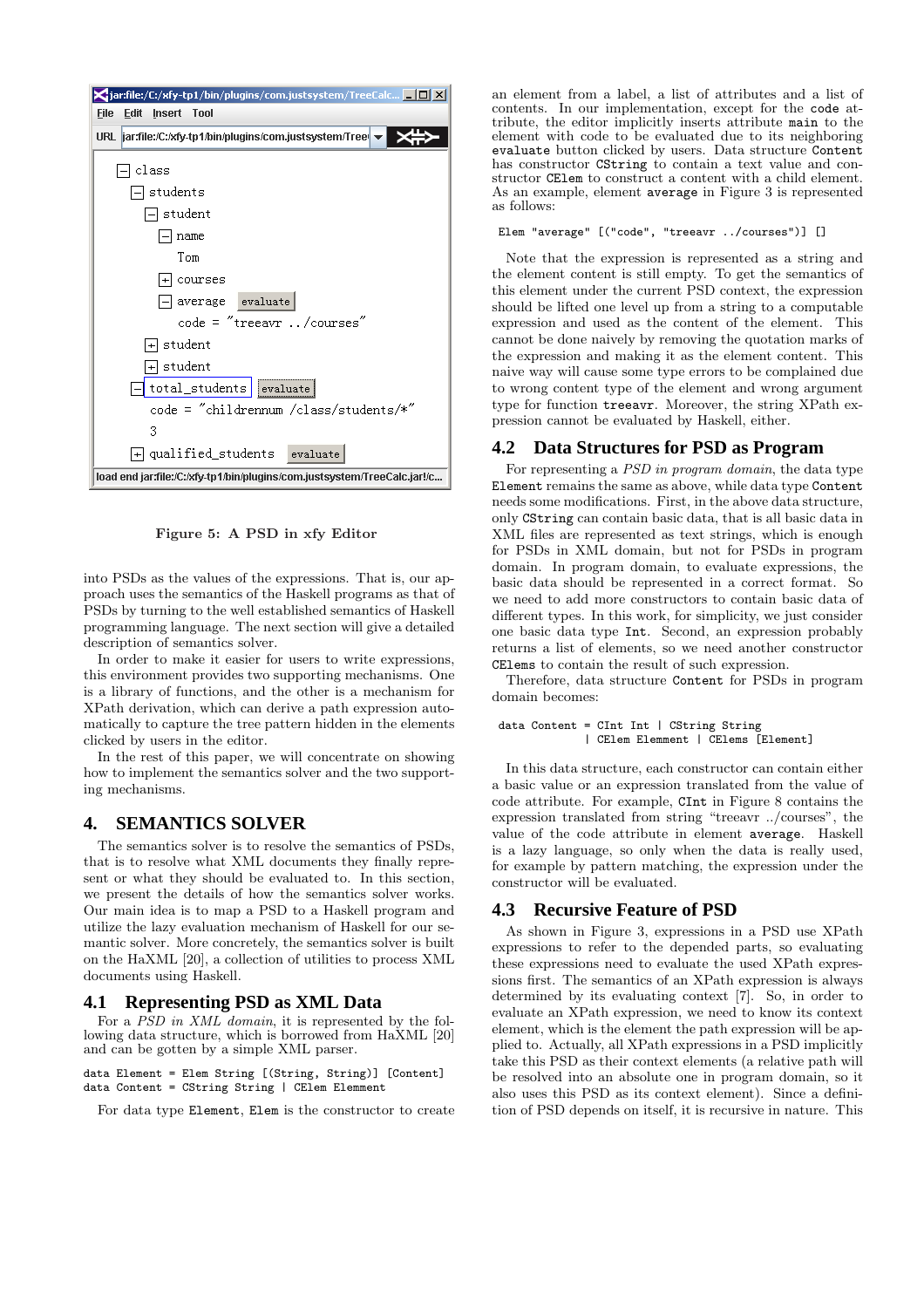```
Algorithm tran elm.
Input: elem - an element in XML domain
      path - a list of strings for path steps
      index - an integer for the position of elemw.r.t its preceding same name siblings
Output: a string for representing PSD as program
Procedure:
  1b1 = the label of elemcnts = the list of contents in elematts = the list of attributes in elemidx0 = if index == -1 then ""
         else "["++str_of_int(index)++"]"
 path0 = path++[1b1++idx0]\text{hd} = ("Elem \"")++1bl++("\" ")++str_of_list(atts)
  if elm has code attribute then
    expr = the vale of code attribute
    psd = hd++" ["++tran exp(expr, path0)++"]"
  else
    lbls = the label list of elements in cnts
    psd = hd++" ["++tran cnts(cnts, path0, lbls)++"]"
 return psd
Algorithm tran_cnts.
Input: cnts - a list of contents in XML domain
       path - as that in algorithm tranellmllbls - a string list for element tags in cntsOutput: a string for representing content lists
Procedure:
  pos = 0 and result = ""for each cnt in cnts, do
    cm = if result == " " then " " else " , "if cnt is an element content then
     cnt has the form CElem elempos = pos + 11bl is the label of elem
      if lbls contains only one lbl then index = -1
      else
        index = the number of 1b1 in llbbefore position pos
      elem0 = tran\_elm(elem, path, index)
     result = result++cm++"CElem ("++elem0++")"
    else
       cnt has the form CString str
      if str is a digit string then
       str0 = "CInt"++str
      else
       str0 = ("CString \'")++str++("'\'")result = result + + cm + start0end for
 return result
Algorithm tran_exp.
Input: expr - a string for an expressionpath - as that in algorithm tranelmOutput: a string for representing expression
```

```
Procedure:
  ty = the type of expr
  if ty == "Int" then constructor = "CInt "
  if ty == "String" then constructor = "CString "
  if ty == "Element" then constructor = "CElem "
  if ty == "[Element]" then constructor = "CElems "
  subexpr = divide expr into a list of strings
        by white space
 newexpr = " "for each str in subexpr, do
    if str is a path expression then
     newexpr = newexpr++" "++tran.path(str, path)else
     newexpr = newexpr++" "++str
  end for
 return constructor++"("++newexpr++")"
```
Figure 6: Algorithms of Forward Translation

feature is implicit when a PSD is in XML domain and made explicit when in program domain.

Based on the data structure in Section 4.2, a complete PSD in program domain is represented as a fixed point:

#### fix self. doc

where *self* is a variable representing the PSD to be defined, which is used as the context element for evaluating XPath expressions in doc. And doc is a data built with the constructors of type Element and Content with the use of free variable self. This fixed point can be gotten by solving the equation:

$$
self = doc
$$

Fortunately, we do not need to solve it by ourselves. Semantics solver just provides this equation and the remaining work is done by the Haskell compiler. If the equation has fixed point, then the Haskell evaluator will guarantee to compute the solution due to its lazy evaluation mechanism [5, 10].

It should be noted that some equation may not have a fixed point. Consider the following bad PSD.

```
Elem "badpsd" [] [
  CElem (Elem "dependent"
              [("code", "treesum /badpsd")] [])]
```
Evaluating treesum '/badpsd' tries to sum all integers under element badpsd, which will in turn incur another evaluation procedure for this expression due to the semantics of dependent needs its value. This leads to an infinite loop, so this PSD has no fixed point. In Section 4.7, we will give a conservative condition for the existence of fixed points.

#### **4.4 Forward Translation**

As said before, semantics solver needs to prepare the equation for the fixed point. The left-hand side of this equation is always the variable self, so the main work is to generate the right side by translating PSD in XML domain.

The algorithms are listed in Figure 6. They generate target programs that will be compiled (by Haskell compiler) and run after the current stage, so they are meta programs [15]. Here, the target programs using data structures in Section 4.2 are represented by strings, which will be output as Haskell source code. In these algorithms, operator  $++$  is used to concatenate two strings or two lists; when including a quotation mark " or " in a string, it is escaped by a backward slash; str\_of\_int and str\_of\_list convert an integer and a list of string pairs into strings, respectively.

The main algorithm is tran elm. The argument path is a list of strings, each of which is a path step from the root element to the parent of element *elem*. The argument *index* indicates the ordinal position of element elem with respect to its preceding same label sibling elements. This algorithm translates element elem into program domain. If elem contains code attribute, then tran exp is used to translate the expression and the result is made as the content of *elem*; otherwise, its whole contents are translated by algorithm tran\_cnts. In any case, the *path* argument is extended with the label of elem and the ordinal index if it is not -1, which means that *elem* has no same name siblings.

Algorithm tran cnts is to translate a list of contents. Argument lbls contains a list of labels of all elements in the content list cnts, which is used to determined the index of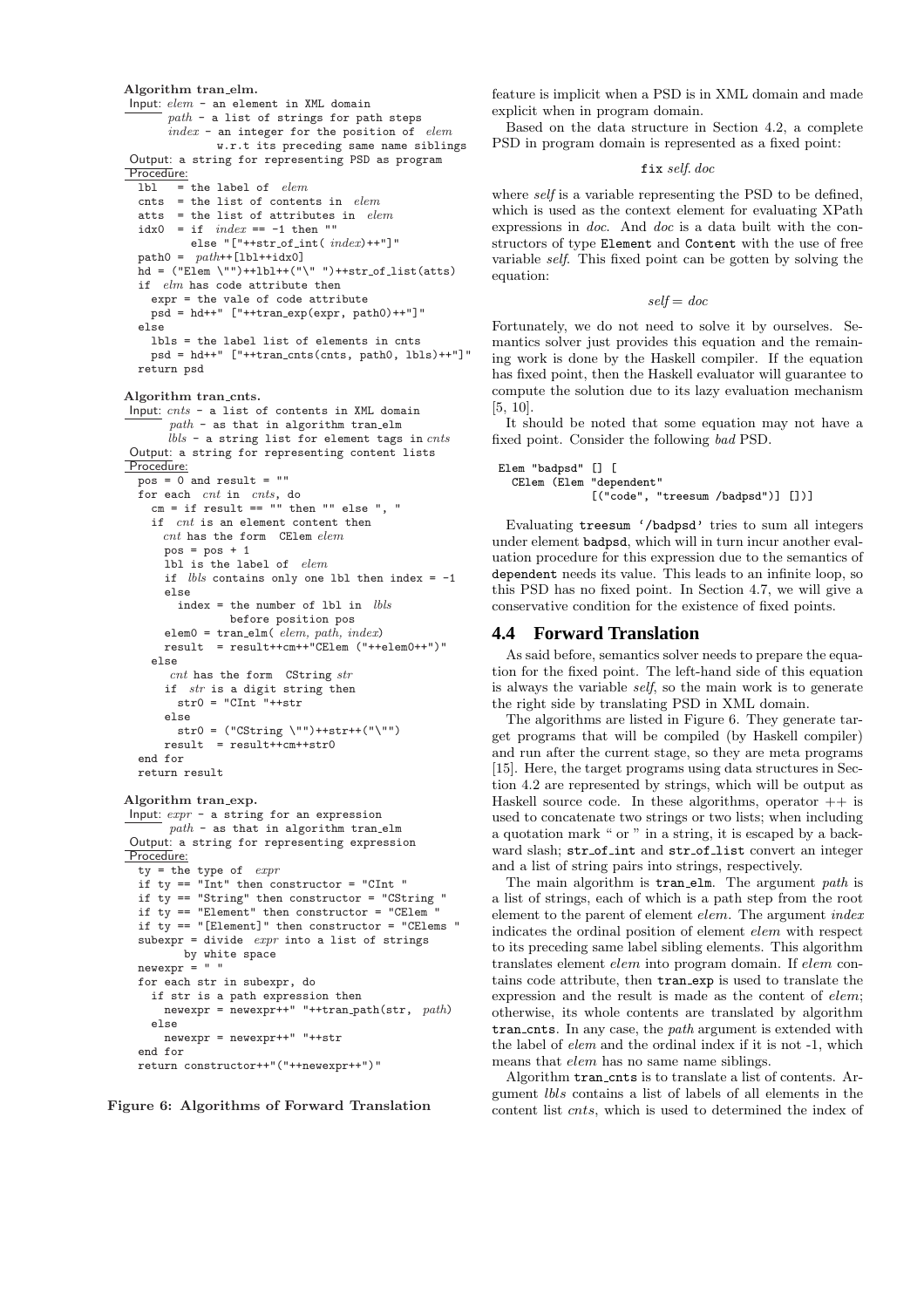each element. The translation of string content needs some explanation. If a string consists only of digits, this algorithm uses constructor CInt to contain it. In target program, it is an integer since its quotation marks have been removed by string concatenation. For example, "CInt " $++$ "10" result in "CInt 10". Generally, whether an string is an integer should be determined by validating against an XML Schema [16], but we take this way for simplicity.

Algorithm tran exp translates expression expr from a string to a type-correct expression recognizable by Haskell compiler. It does two main work: one is to choose an appropriate constructor to contain the translated expression according to the type of expression expr; the other is to translate path arguments into HaXML combinators, and thus to be evaluated by Haskell. For the first work, if the expression consists only of a digit string, then it has type "Int" for the same reason as above; if it is an XPath, then it has type "Element"; if it applies a function to some arguments, then it has the same type as the resulting type of the used function; otherwise, it has type "String". For example, treeavr has type Element→Int, which is a function type with Element as the type for argument and Int as the type for result, so CInt will be chosen to contain expression treeavr element. To do the second work, algorithm tran path is applied to each path parameter, which will be explained in next section.

#### **4.5 Encoding XPath Expressions**

In XML domain, an XPath expression is represented as a string. To interpret them in Haskell, instead of implementing an interpreter from scratch, we turn to the path combinator in HaXML [20], which can express XPath query. Our work is to encode XPath expressions with path and other combinators.

HaXML combinators tag, elm, children, position, mkElem, multi and path are used to encode XPath expressions. They are explained informally as follows.

- $\bullet$  tag *lbl content*: if the element in *content* has label *lbl*, then returns list [content], else returns empty content [].
- elm content: if content contains an element, then returns list [content], else returns empty content [].
- children content: returns the children of the elements in content as a content list.
- $\bullet$  position *n* combinator content: returns a content list consisting of the n'th content from the result of applying combinator to content.
- mkElem label [combinator] content: builds a list containing an element content with tag label and the content list obtained by applying combinator (singleton list [*combinator*] is enough for our purpose) to *content*.
- multi combinator content: returns a content list obtained by concatenating the result of applying combinator to each descendant in content.
- path combinator list content: returns a content list gotten by applying the first combinator in combinator<sub>-list</sub> to *content* and the next combinator to each content generated by its preceding combinator in combinator list.

Algorithms for encoding XPath expressions are listed in Figure 7. Algorithm tran path encodes XPath expression pathexp, and the result is put under an extra label "arg", so the result is always an element. As discussed in Section 4.3, variable self is used as the evaluating context of this expression. Since only self (indicating the whole document) can be used as the context element, relative path expressions are needed to be resolved into absolute ones. Before processing, pathexp is divided into a list of path steps, and if the first step is an empty string, then it is an absolute path; otherwise it is a relative path starting with one or more "..". For example, "../courses" is divided into step list ["..", "courses"], and if argument path is ["class", "students", "student $[0]$ ", "average"], then the relative path "../courses" will be resolved into ["class", "students", "student[0]", "courses"] before encoded by tran steps.

Algorithm tran steps translates each path step into the corresponding combinator. Empty step "" corresponds to combinator "multi elm" since it is generated due to expression "//"; step "\*" corresponds to combinator "children" since it does not care element label; step *lbl* without index is encoded as "children, tag  $lbl$ ", which means that filtering the child elements with name  $lbl$ ; step  $lbl/index$  is translated into "position  $index$  (path [acc, children, tag  $bb|$ ])", which returns the *index*'th result of the path combinator, which takes as arguments the accumulated encoding result of the preceding steps and the combinator for the current step.

As an example, the expression " $/a/b[2]/c[1]/*$ " is first changed into the step list  $[$ "a", "b[2]", "", "c[1]", "\*"]. And then it is processed by tran steps as the following recursions:

- r0: "a" ==> children, tag "a" r1: "b[2]" ==> position 2 (path [r0, children, tag "b"])<br>r2: "" ==> r1, multi elm  $=$   $\frac{1}{r}$  multi elm
- r3: "c[1]" ==> position 1 (path [r2, children, tag "c"])<br>r4: "\*" ==> r3, children  $\Rightarrow$  r3, children

Note that tran steps always inserts the children combinator before root element, like that before tag "a". So a combinator, mkElem ''doc'' [elm], is inserted in head by algorithm tran path to cancel the effect of this children combinator.

Now, we have all knowledge to translate a PSD from XML domain into program domain. For example, PSD in Figure 8 is in Haskell program domain, which is translated from that in Figure 3 by the algorithms in this section.

### **4.6 Backward Translation**

After getting a PSD in program domain, semantic solver will extract and return the content of the dependent element if it contains the expression users want to evaluate, which causes the expression to execute due to the evaluation strategy of Haskell. For example, if Elem "average"  $[attr]$  [CInt  $exp$ ] contains the concerned expression, then exp will be evaluated and the result is returned.

If the result is just a string or an integer, semantic solver can return it simply. However, if it is an element or a list of elements, which probably contains data structures and expressions in program domain, semantic solver has to translate them back into XML domain. Back translation algorithm traverses the whole resulting element or element list and processes each node. Below, we mention only some critical points.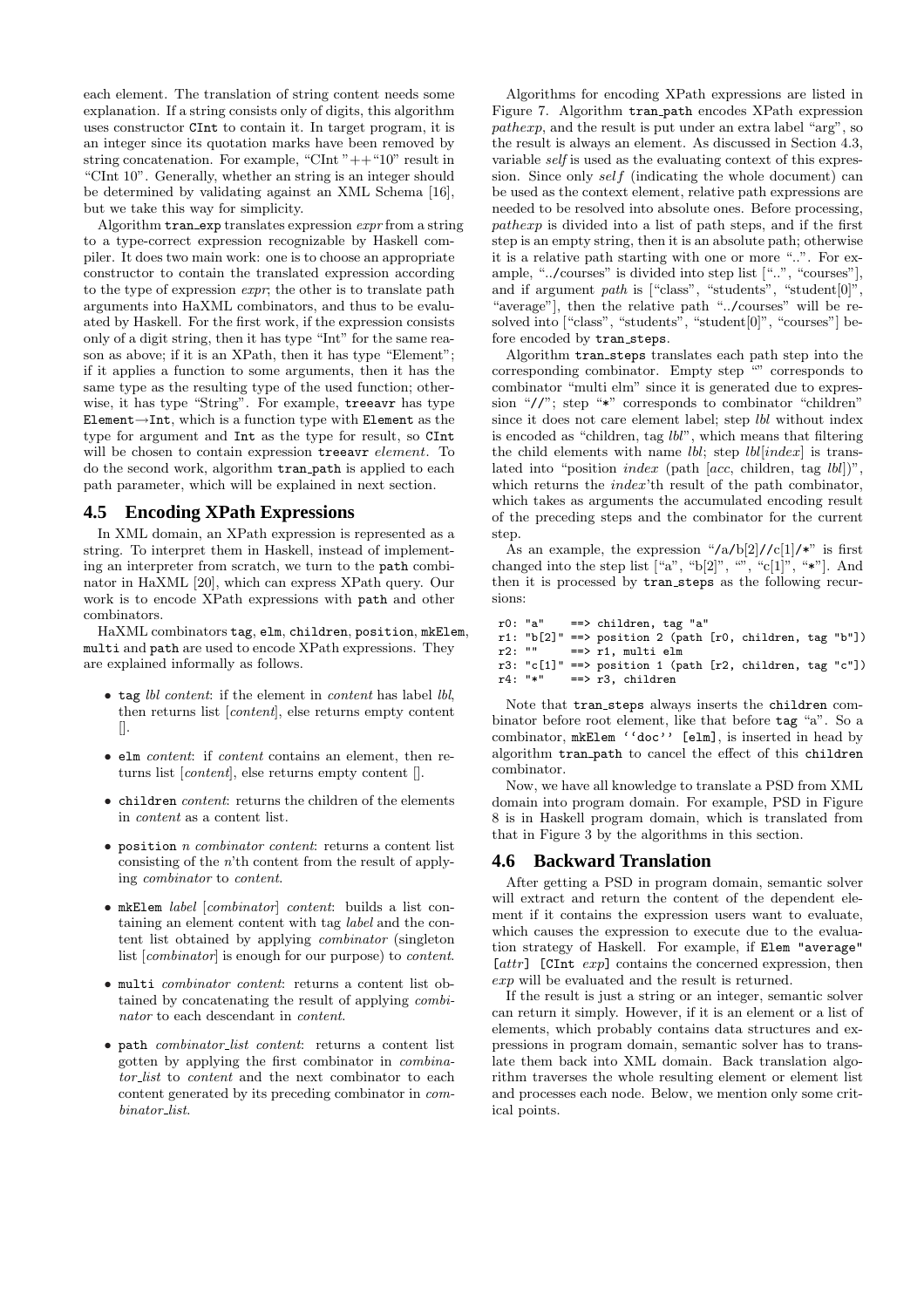```
Algorithm tran path.
Input: pathexp - a string for a path expression
      path - as that in algorithm tran elm
Output: a string for encoding pathexp
Procedure:
  steps0 = divide pathexp into a list of strings
           by slash '/'
 if the first string in steps0 is "" then
    steps1 = the result of removing the first string
             from steps0
  else
   n = the number of leading ".." in steps0
   path0 =the result of removing the first n strings
            from steps()
   path1 = the result of removing the last n strings
           from path
   steps1 = path1++path0acc = "mkElem \ \Psi doc \ [elm]"
  combinator = tran steps(steps1, acc)
  result = "(Elem \"arg\" (path ["++combinator
          ++"] (CElem self)))"
 return result
Algorithm tran steps.
Input: steps - a list of strings for path steps
      acc - a string for the accumulated encoding result
Output: a string for combinators
Procedure:
  if steps is an empty list then
   result = accelse
   step = the first string in stepssteps0 = the result of removing the first string
            of steps
    if step == "" then acc1 = acc++", multi elm"
    if step == "*" then acc1 = acc++", children"
    if step is just a label \hat{b}l then
      acc1 = acc++", children, tag \i+1bl++"\iif step has the form \textit{lbl}[ \textit{index}] then
      res = acc++", children, tag \""++lbl++"\""
      acc1 = "position "++index++ " (path ["
                ++res++"])"
   result = tran steps(steps0, acc1)
 return result
```


```
self = Elem "class" [] [
  CElem (Elem "students" [] [
    CElem ( Elem "student" [] [
      CElem (Elem "name" [] [CString "Tom"]),
      CElem (Elem "courses" [][
        CElem (Elem "science" [] [CInt 81]),
        CElem (Elem "art" [] [CInt 87])]),
      CElem (Elem "average" [("code",
        "treeavr ../courses")] [
        CInt (treeavr (Elem "arg
          (path [mkElem "doc" [elm], position 0
             (path [children, tag "class", children,
              tag "students", children, tag "student"]
             ), children, tag "courses"](CElem self)
          )))]),
    ......
 ]),
 ......
\overline{1}
```


For the dependent child elements in the result, their contents are not empty because tran elm puts the translated expressions here. However, in XML domain, the translated expressions should be hidden from users. So in backward translation, the contents of dependent elements in the result should be removed.

The constructors CString and CElem are also existed in XML domain, so they remain the same; CElems appears only in the content of dependent elements, so this kind of constructor has been removed after removing the content of the dependent elements; CInt can contain an integer valued expression under a dependent element or an integer from the conversion of a digit string. The former case is processed like CElems, while the latter case needs to replace CInt with CString and convert the contained integer back into a string.

#### **4.7 Well-Behaved PSD**

As introduced in Section 4.3, a PSD is represented as an equation in program domain, and this equation sometimes does not have fixed point solution because the evaluated expression causes infinite loops. Whether this bad thing happens depends on the behavior of the function used in this expression and its path arguments. For element "badpsd" in Section 4.3, if treesum is changed into a constant function, it then becomes a good PSD. In this section, we give a conservative condition to avoid such loops.

This condition depends on an extended tree structure for PSD, defined as follows:

DEFINITION 4.1. A tree structure for a PSD is a triple  $(N, E, R)$ , where N is a set of nodes, E and R two sets of edges, with the following conditions:

1)  $n \in N$  is an element in the PSD;

2)  $E \subseteq N \times N$  and  $(n_1, n_2) \in E$  mean that  $n_1$  is the parent element of  $n_2$ ;

3)  $R \subseteq N \times N$  and  $(n_1, n_2) \in R$  mean that  $n_1$  refers to  $n_2$ by XPath expressions.

In order to model an PSD in this structure, we have to keep each element names distinct in N. One method is to use XPath expressions to specify elements instead of element tags. As an example, element "badpsd" has the following structure:

({0, 1}, {(0, 1)}, {(1, 0)}), where  $0 = /badpsd 1 = /badpsd/dependent$ 

The following theorem describes whether a PSD includes expressions that can cause infinite loop evaluations.

THEOREM 4.1. Suppose a PSD is modelled by structure  $(N, E, R)$ . If there are no cycles composed by edges in  $E \cup R$ , then evaluating the expressions in the PSD does not cause infinite loops.

Note that this condition is conservative since it rules out some PSDs that do not lead to loop evaluations. Back to the above example, the edges  $(0, 1)$  and  $(1, 0)$  make up a cycle, so it is conservatively regarded as a bad PSD.

#### **5. SUPPORTING MECHANISMS**

In this section, we introduce two supporting mechanisms that make the environment more usable: one is automatic path derivation and the other is a library of predefined functions.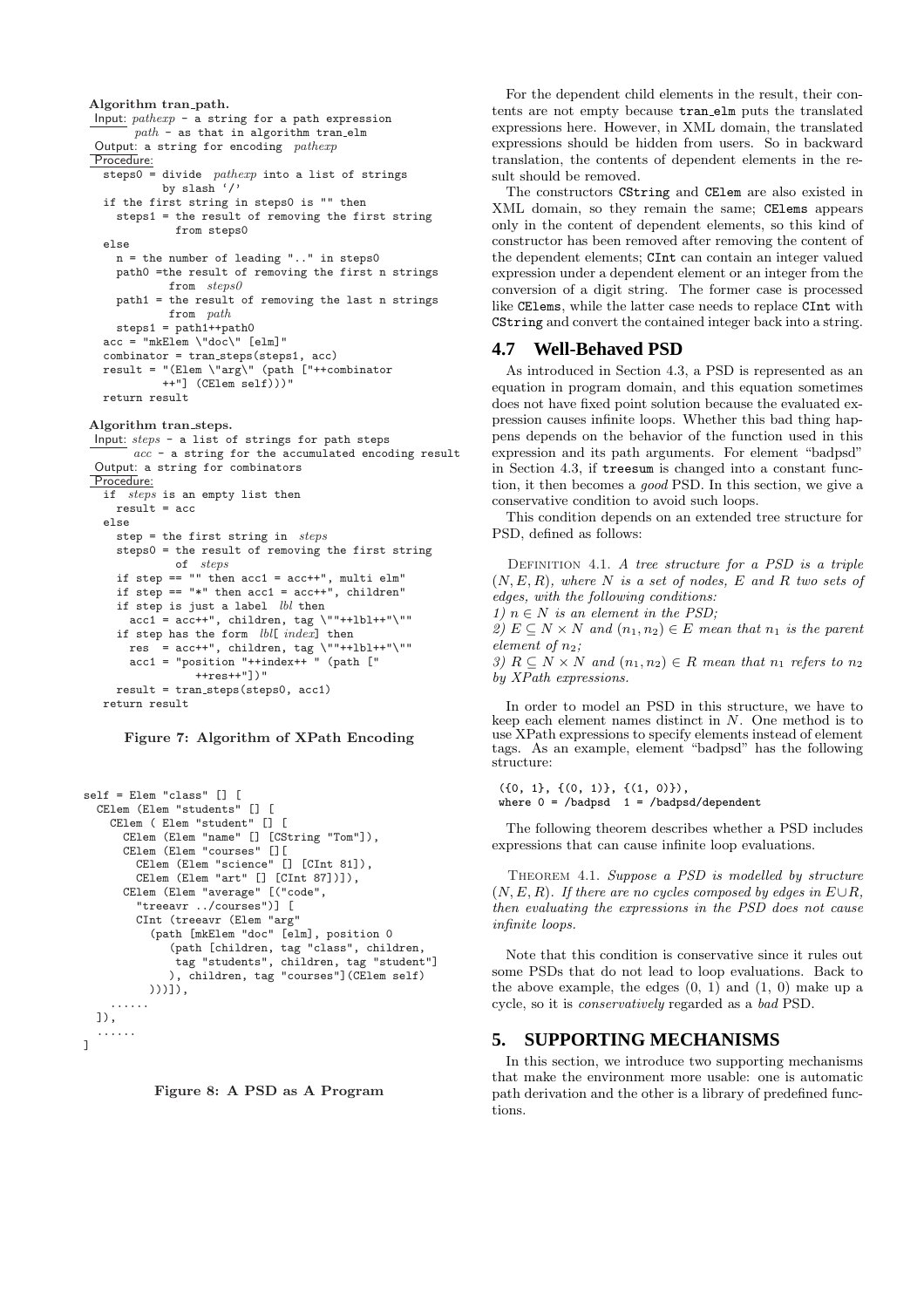$\mathtt{Steps_1} \oplus \mathtt{Steps_2} \Longrightarrow \mathtt{Steps_3}$  $\sqrt{\text{Steps}_1 \oplus \text{Steps}_2} \Longrightarrow \sqrt{\text{Steps}_3}$ 

 $\overline{\epsilon \oplus \text{Steps}} \Longrightarrow \text{Steps}$ 

Steps  $\oplus$   $\epsilon \Longrightarrow$  Steps

if Tag<sub>1</sub>  $\neq$  Tag<sub>2</sub> then Tag<sub>3</sub> = \* else Tag<sub>3</sub> = Tag<sub>1</sub>  $\overline{\text{Tag}_1 \oplus \text{Tag}_2 \Longrightarrow \text{Tag}_3}$ 

if Tag<sub>1</sub>  $\neq$  Tag<sub>2</sub> then Tag<sub>3</sub> = \* else Tag<sub>3</sub> = Tag<sub>1</sub>  $Tag_1 \oplus Tag_2[Index] \Longrightarrow Tag_3$ 

if Tag<sub>1</sub>  $\neq$  Tag<sub>2</sub> then Tag<sub>3</sub> = \* else Tag<sub>3</sub> = Tag<sub>2</sub>  $Tag_1[Index] \oplus Tag_2 \Longrightarrow Tag_3$ 

if Tag<sub>1</sub>  $\neq$  Tag<sub>2</sub> then Tag<sub>3</sub> =  $*$ 

else if  $Index_1 \neq Index_2$  then Tag<sub>3</sub> = Tag<sub>1</sub> else Tag<sub>3</sub>[Index<sub>1</sub>]  $Tag_1[Index_1] \oplus Tag_2[Index_2] \Longrightarrow Tag_3$ 

> Step<sub>1</sub>  $\neq$  \* Step<sub>1</sub>  $\neq$   $\epsilon$  Step<sub>2</sub>  $\neq$   $\epsilon$  $Step<sub>1</sub> ⊕ Step<sub>2</sub>  $\Longrightarrow$  Step<sub>3</sub> Step<sub>3</sub>  $\neq$  *$  $Steps_1 \oplus Steps_2 \Longrightarrow$  Steps<sub>3</sub>

 $Step<sub>1</sub>/Steps<sub>1</sub>  $\oplus$  Step<sub>2</sub>/Steps<sub>2</sub>  $\Longrightarrow$  Step<sub>3</sub>/Steps<sub>3</sub>$ 

 $Step_1 \neq *$  Step<sub>1</sub>  $\neq \epsilon$  Step<sub>2</sub>  $\neq \epsilon$  $\texttt{Step}_1 \oplus \texttt{Step}_2 \Longrightarrow * \texttt{Steps}_1 \approx \texttt{Steps}_2$  $Steps_1 \oplus Steps_2 \Longrightarrow Steps_3$ 

 $Step<sub>1</sub>/Steps<sub>1</sub> ⊕ Step<sub>2</sub>/Steps<sub>2</sub>  $\Longrightarrow$ */Steps<sub>3</sub>$ 

 $Step_1 \neq *$  Step<sub>1</sub>  $\neq \epsilon$  Step<sub>2</sub>  $\neq \epsilon$  $Step_1 \oplus Step_2 \Longrightarrow * \ Steps_1 \not\approx Steps_2$  $let m = length(Step<sub>1</sub>/Steps<sub>1</sub>)$  and  $n = length(Step<sub>2</sub>/Steps<sub>2</sub>)$ if  $∃$  i, j.sub(Step<sub>1</sub>/Steps<sub>1</sub>, i, m) ≈ sub(Step<sub>2</sub>/Steps<sub>2</sub>, i, n) then  $\texttt{Steps}_3 = \epsilon / \texttt{sub}(\texttt{Step}_1 / \texttt{Steps}_1, i, m) \oplus \texttt{sub}(\texttt{Step}_2 / \texttt{Steps}_2, j, n)$ else Steps $_3$  = Step<sub>2</sub>/Steps<sub>2</sub>

 $\texttt{Step}_{1}/\texttt{Steps}_{1} \oplus \texttt{Step}_{2}/\texttt{Steps}_{2} \Longrightarrow \texttt{Steps}_{3}$ 

 $\texttt{Step_2} \neq \epsilon \texttt{ Steps_1} \oplus \texttt{Steps_2} \Longrightarrow \texttt{Steps_3}$ ∗/Steps<sup>1</sup> ⊕ Step2/Steps<sup>2</sup> =⇒ ∗/Steps<sup>3</sup>

 $Step_2 \neq \epsilon$  let n = length(Steps<sub>2</sub>) if  $\exists$  i, j.Steps<sub>1</sub> ≈ sub(Steps<sub>2</sub>, i, j) then Steps<sub>3</sub> =  $\epsilon$ /Steps<sub>1</sub>  $\oplus$  sub(Steps<sub>2</sub>, i, n) else Steps $_3$  = Steps<sub>2</sub>

 $\epsilon$ /Steps<sub>1</sub> ⊕ Steps<sub>2</sub>  $\Longrightarrow$  Steps<sub>3</sub>

#### Figure 9: Rules for XPath Fusion



Figure 10: An Example Tree

### **5.1 Automatic Path Derivation**

When inputting an expression, users always need to write XPath expressions to refer to the depended document fragments. In our environment, this work can be done automatically. When users click on some interested elements, an XPath expression that generalizes or refines the path information of these elements will be generated by path derivation mechanism.

This mechanism works like this: the user clicks on the first interested element, and the mechanism returns a path for this element (the Editor is required to provide the path for the selected element, which consists of only step tag or tag with index since it is for a specific element); and then clicking another element, and at this time instead of returning the path for the second element, the mechanism fuses the first element's path with that of the second element and returns a path that is either more generalized to cover these two elements (in horizontal direction) or more refined by extending the the first path (in vertical direction). For example, on the tree in Figure 10 (also used in later example), path /a/c/d is more generalized than /a/c[0]/d and  $\frac{a}{c}$  /c/d is more refined than  $\frac{a}{c}$ . In general, this mechanism is to fuse a generalized path for history selected elements and that of a newly selected one, and return a more generalized or refined XPath expression.

In this paper, we only introduce how to generate absolute paths. It is easy to translate an absolute path to a relative path by removing some of its leading steps and then adding some ... steps. Our focus here is to design fusion operations, shown in Figure 9, to generate all used path steps in a reasonable fashion. Each operation is defined by a rule with one or more premises above the horizontal line and one conclusion under the line. The judgment has the form Steps<sub>1</sub> ⊕ Steps<sub>2</sub>  $\implies$  Steps<sub>3</sub>, where  $\oplus$  indicates the fusion operation, with arguments  $\text{Steps}_1$  the path steps for history selected elements and Steps<sub>2</sub> the path steps for the newly selected element; Steps<sub>3</sub> is the fusion result, which is a more generalized or refined path.

The first rule fuses two absolute paths, and the result is still an absolute path with steps fused from  $Steps_1$  and Steps<sub>2</sub>. The second and the third rule deal with the case where one path is ended while the other not, and they return the remaining steps of the longer path.

The next four rules are used to fuse two tags with or without indices. If the two tags are different, then they are generalized to step \*, and whether this generalization is valid depends on their following steps, as processed in the ninth and the tenth rules; if the tags are same but with different indices (if they have), then indices are ignored and tag is kept as the generalized step, which is always valid in this mechanism. For example, if user first clicks on node  $/a/c[0]$ , and then  $/a/c[1]$ , the generalized path is  $/a/c$ , that is all nodes c under a are covered; and for another example that also uses the third rule, node /a/c[0]/d and /a/c[1] are generalized to /a/c/d.

The following three rules deal with the case where  $Step_1$ and Step<sub>2</sub> are tag or tag with index, not  $*$  or  $\epsilon$ . The eighth rule is simple, in which  $Step_1$  and  $Step_2$  have valid generalized step, so it is put in front of the fusion result of the remaining steps. This rule can generate \* at last step. For example, paths  $a/c[0]/d$  and  $a/c[1]/e$  are fused as  $a/c/*$ . In the ninth rule,  $Step_1$  and  $Step_2$  are fused as a step  $*$ that is valid under the condition  $\text{Steps}_{1} \approx \text{Steps}_{2}$ , which is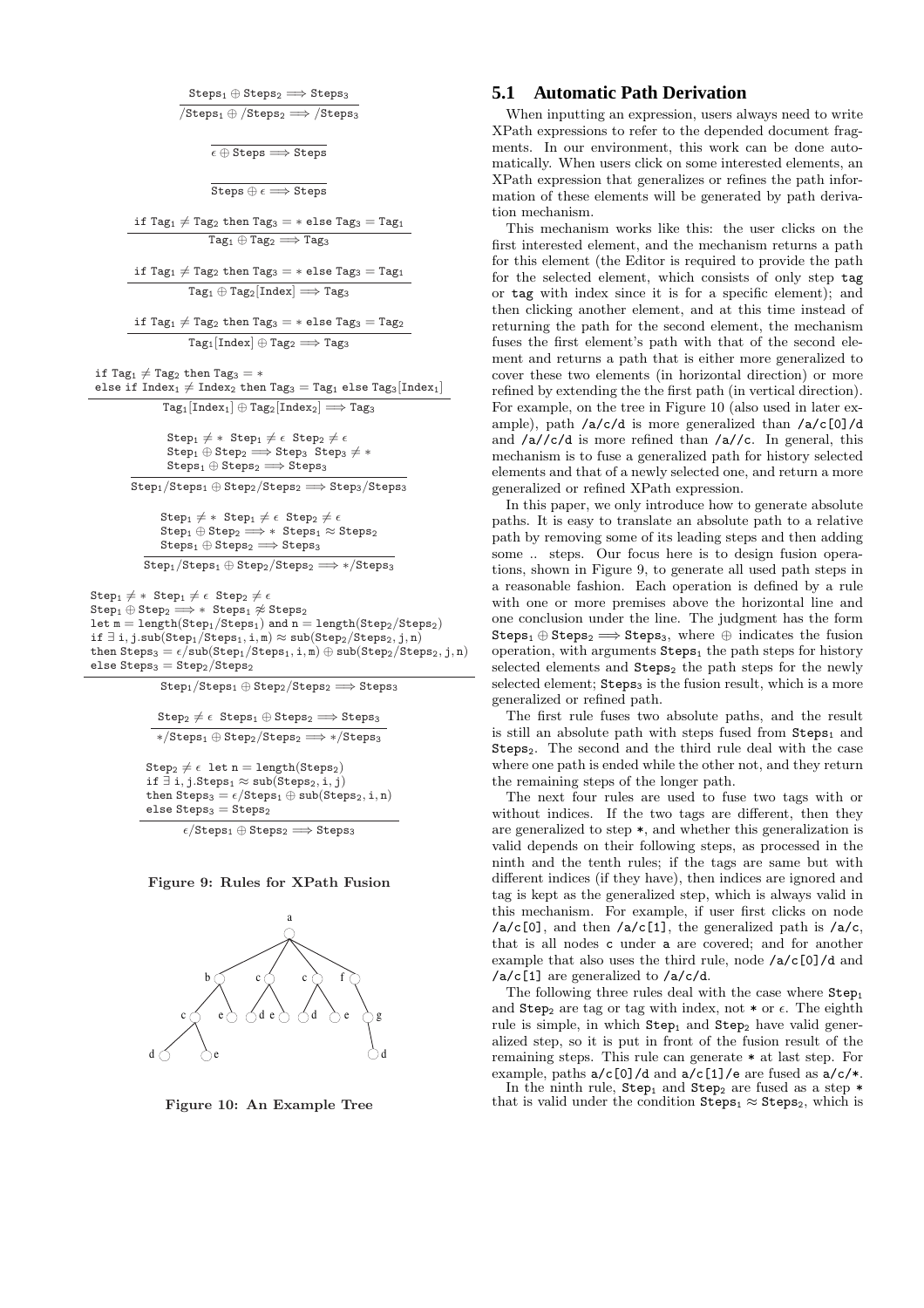defined below. This rule can generate \* at the intermediate or last step. As an example, paths a/b/e and a/c[0]/e are fused as a/\*/e.

|                                           | $\approx$ $\epsilon$ |                                                                                           |
|-------------------------------------------|----------------------|-------------------------------------------------------------------------------------------|
| Tag $\approx$                             |                      | Tag                                                                                       |
| Tag[Index] $\approx$                      |                      | Tag                                                                                       |
| Tag                                       | $\approx$            | $\mathtt{Tag}[\mathtt{Index}]$                                                            |
| $\texttt{Tag}[\texttt{Index}_1] \approx$  |                      | $\mathtt{Tag}[\mathtt{Index}_2]$                                                          |
| $\mathtt{Tag}[\mathtt{Index}_2]~\approx~$ |                      | $Tag[Index_1]$                                                                            |
| $Step1/Steps1 \approx$                    |                      | Step <sub>2</sub> /Steps <sub>2</sub> where Step <sub>1</sub> $\approx$ Step <sub>2</sub> |
|                                           |                      | and Steps <sub>1</sub> $\approx$ Steps <sub>2</sub>                                       |

Some of the remaining rules depend on two auxiliary functions: length( $Steps$ ) and  $sub(Steps, i, j)$ . Informally, the former returns the numbers of steps in Steps without considering all  $\epsilon$  in the end, and the latter returns the sub-steps between i and j in Steps with  $1 \le i \le j \le$  length(Steps).

The tenth rule takes place when condition  $\text{Steps}_{1} \approx \text{Steps}_{2}$ in the ninth rule does not hold. This rule checks whether  $Step<sub>1</sub>/Steps<sub>1</sub>$  and  $Step<sub>2</sub>/Steps<sub>2</sub>$  have tail steps that are equivalent. If yes, a  $\epsilon$  is put in front of the fusion result of their tail steps; otherwise, only the path steps of the newly selected element are returned. That is, when no reasonable generalized steps are available, the path steps of the current element are kept and that for history elements are abandoned. By this design choice, the mechanism always responds a path to user's actions. This rule can generate " $\frac{1}{2}$ " in paths. For example, if the user first chooses node  $a/b/c/d$ , and then  $a/f/g/d$ , he can get the generalized path  $a/\epsilon/d$  (or  $a'/d$ ); however, if the second choice is node  $a/f/g$ , then only  $a/f/g$  is returned.

The eleventh rule deals with the case where the path steps for history elements start with \*. \* is surely more general than  $Step_2$  since it is either a tag or a tag with index, therefore fusion of them returns in \*. This rule can help to construct paths with many \* steps. For example, if the user clicks on four elements a/b, a/f, a/b/c[1]/d and a/f/g/d sequentially, then the generalized paths a/\*, a/\*/c/d and a/\*/\*/d are produced correspondingly.

The last step is applied when meeting with  $\epsilon$  in the path steps for history elements. If Steps<sub>2</sub> has sub-steps that is equivalent to  $Steps<sub>1</sub>$ , then this sub-steps with the remaining steps in Steps<sub>2</sub> will be fused with Steps<sub>1</sub> as the new refined steps; otherwise, there is no reasonable refined steps, so Steps<sub>2</sub> replaces  $\epsilon$ /Steps<sub>1</sub> as a response to the user. This rule can refine paths that include "//". For example, paths  $a/b/c$  and  $a/c$ [1] are fused as  $a//c$ , and then fusing  $a//c$ with a/b/c/d will produce a refined path a//c/d.

#### **5.2 Library Functions**

This environment provides a library of functions, which abstract some common operations on XML documents, such as elements sorting and elements recursive processing. These functions are helpful to reduce the work of users to develop PSDs, and particular useful to those who do not know about programming.

At present, this library includes ten categories of functions: math, text processing, date, searching/sorting, statistics, finance, information, accumulation, higher order and auxiliary functions. Below, we just introduce a few important library functions.

In higher order functions, treefold encapsulates the recursive processing patterns on trees, like foldr on list [5], which can be used to define other functions. For example:

treesum elm = treefold  $(\t + > \l - > \sum -$  sum 1) $(\t x - > 0)$  id elm treecount p elm = treefold  $(\t t \rightarrow \l1 \rightarrow sum 1) (\t x \rightarrow 0)$  $(\x \rightarrow x$  if p x then 1 else 0) elm

in which treesum sums all integers under element elm, and treecount has been used in Figure 3; and informally, treefold can be understood as generating an expression gotten by replacing constructor Elem in argument elm with its first argument, CString with its second argument, CInt with its third argument, CElem and CElems with identity functions, and ignoring the attributes of elm.

In searching/sorting functions, treesort elm tag sorts the children of element elm in a descending manner according to the value labelled by tag in each child. For example, expression treesort /class/students/\* ''name'' will sort students according to their names for the document in Figure 3. Another interesting function in this category is treelookup elm tag<sub>1</sub> p tag<sub>2</sub>, which returns element  $tag_2$  in each child of elm if the value of  $tag_1$  satisfies predicate p. For example, treelookup /class/students/\* ''average'' (<60) ''name'' queries the names of the students with average scores less than 60.

If the library functions are not enough for users' applications, this environment allows to develop their applicationspecific functions in a module and then import it into PSDs by preserved tag  $\langle$  psdfun $\rangle$ import  $ModuleName \langle$  /psdfun $\rangle$ .

### **6. DISCUSSION OF SCALING ISSUES**

In this section, we discuss some scaling issues encountered when applying PSD technique to large documents. The basic idea of PSD works well for small documents, such as the examples in Section 2. For such documents, it takes about 3 seconds to evaluate an embedded expression on a PowerBook G4 computer. We also tested some XML files generated with xmlgen [1] by embedding into them the expressions to compute the average prices of prodcuts at closed auctions. The result is that, when the size of the sample file reaches 60KB, the time for evaluating an expression is about 30 seconds, which is too long for this interactive environment.

In these experiments, cimpiling the generated Haskell programs dominates the whole process of the semantic solver. Hence, in order to make the semantic solver scalable to large documents, it is necessary to reduce the sizes of Haskell programs representing PSDs. Fortunately, this is possible since in a large PSD, an expression generally needs some parts of the document for evaluation. For example, in Figure 3, when computing Tom's average score, the student elements for other students are actually not used. Based on this observation, some of the authors have proposed a techinique to prune PSDs before outputing them to the semantics solver, and it is proved effective in [8].

#### **7. RELATED WORK**

Our environment maintains the computation dependency by allowing inserting code in XML documents, which results in PSDs. The concept of PSD has been demonstrated by some ad hoc applications in [19]. While in this work, we give a fundamental and systematic treatment of the syntax and semantics of PSDs. Moreover, this work also proposes two supporting mechanisms to help to develop PSDs. In the